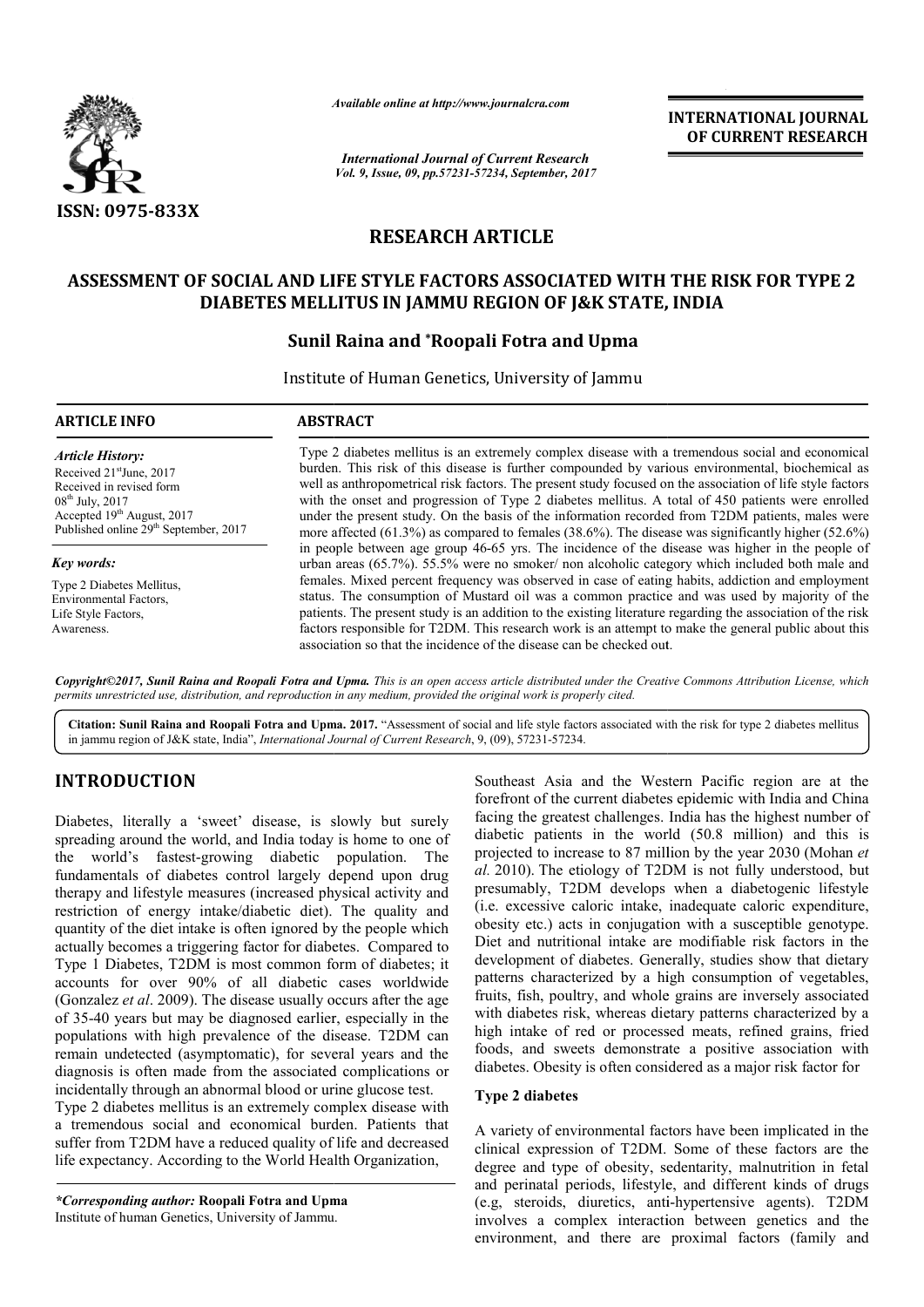friends) and distal factors (society and norms) that can influence health behaviours (Froguel & Velho, 1999). The main factors associated with the development of T2DM are genetic predisposition, increasing age, increasing body fat and environmental factors, such as urbanization and industrialization (Bopape, 2000; Cook, 2007). Increased longevity and changes in lifestyle from a traditional healthy and active life to a modern, sedentary, stressful life coupled with the overconsumption of energy-dense food (Evenson *et al*. 2002; Lambert & Kolbe-Alexandra, 2006) is also part of the etiology. In India, as in other parts of Asia, the economy has been rapidly expanding during the last decade, leading to profound changes in society. As a result, there is a polarization in disease patterns with under-nutrition and its related diseases coexisting with chronic diseases such as diabetes and obesity that are typically associated with industrialized population. In order to know the prevalence of the disease T2DM and to work out the association of genetic and non- genetic risk factors responsible for the disease, the present study was carried out.

### **MATERIALS AND METHODS**

The study population comprised 450 diabetic subjects. After recruitment of the subjects based on selection criteria and obtaining informed consent, the details of the study methodology were explained to them; a detailed history, including data on age, sex, education, occupation, smoking status, alcohol consumption, diabetic diet, method of cooking etc.

# **RESULTS AND DISCUSSION**

The results of present study concluded in Table 1 showing that males were more affected (61.3%) as compared to females (38.6%). The disease was significantly higher (52.6%) in people between age group 46-65 yrs. The incidence of the disease was higher in the people of urban areas (65.7%). The people having sedentary mode of life showed higher risk for type 2 diabetes. Mixed percent frequency was observed in case of eating habits, addiction and employment status. Among the non genetic risk factors which are believed to be associated with the disease T2DM, age is one of the important parameter that is considered to have association with the onset of the disease T2DM.

Studies on the association of age with the disease T2DM had been carried out by various workers [Ramachandran *et al*. (2008); Qiao *et al*. (2003); Rahim *et al*. (2007); Deo *et al*. (2006); Kumar *et al*. (2008); Shera *et al*. (2010); Katikireddi *et al*. (2011), Patel *et al*. (2012). During the present study on both the rural and urban population groups the prevalence of the disease T2DM was found to be higher in urban population. The information on the lifestyle and eating habits of the patients and healthy individuals was also recorded. To understand the association of the eating habits (i.e., either vegetarian or nonvegetarian) with the development of the disease T2DM, the diet pattern of all the 250 patients was recorded.

**Table 1. Summary of the various life style and social factors associated with the Type2 Diabetes**

| Demographic features analyzed |                           | Total no. of patients $(n=450)$ | Frequency $(\% )$ |
|-------------------------------|---------------------------|---------------------------------|-------------------|
| Gender                        | Male                      | 276                             | 61.3              |
|                               | Female                    | 174                             | 38.6              |
| Age                           | $26-45$ yrs               | 108                             | 24                |
|                               | $46-65$ yrs               | 237                             | 52.6              |
|                               | 65 and above              | 105                             | 23.3              |
| Socio economic status         | High economic class       | 162                             | 36                |
|                               | Middle class              | 231                             | 51.3              |
|                               | Lower class               | 57                              | 12.6              |
| Occupation/Employment         | Business class            | 102                             | 22.6              |
|                               | Housewives                | 132                             | 29.3              |
|                               | Service holders           | 125                             | 27.7              |
|                               | Retired individuals       | 30                              | 6.6               |
|                               | Farmers and day labourers | 61                              | 13.5              |
| Area distribution             | Rural                     | 154                             | 34.2              |
|                               | Urban                     | 296                             | 65.7              |
| Eating habits                 | Vegetarian                | 292                             | 64.8              |
|                               | Non-vegetarian            | 158                             | 35.1              |
| Addiction                     | Smoking                   | 30                              | 6.6               |
|                               | Alcohol                   | 170                             | 37.7              |
|                               | None                      | 250                             | 55.5              |
|                               | Desi Ghee                 | 106                             | 23.5              |
| Cooking Media                 | Mustard oil               | 174                             | 38.6              |
|                               | Refined oil               | 81                              | 18                |
|                               | Dalda                     | 89                              | 19.7              |
| Physical activity             | Sedentary                 | 225                             | 50                |
|                               | Moderate                  | 138                             | 30.6              |
|                               | Heavy                     | 87                              | 19.3              |

All anthropometric measurements like height, BMI, Waist hip ratio, age, onset of T2DM and duration of T2DM were recorded using standardized procedures. Under the present research study, factors like economic status, education and occupation, area distribution, age, gender etc. were studied. The Life style factors included alcohol or smoke addiction, cooking media, eating habits, physical activity were also studied to understand the association of factors with the origin and progression of the disease T2DM in the selected population groups

In general, four different types of cooking media i.e., Desi ghee, Mustard oil, Refined oil and Dalda have been commonly used by the population groups living in the region selected for the present study. Among these, mustard oil was used by 38.6% patients and refined oil by 18% patients use, however, 11.3% used mixed cooking media. Very low frequency of the patients was found who use dalda as cooking media. Physical activity has been shown to be inversely related to obesity and fat distribution, particularly visceral obesity (Steinberger & Daniels, 2003; Chaput *et al*. 2011).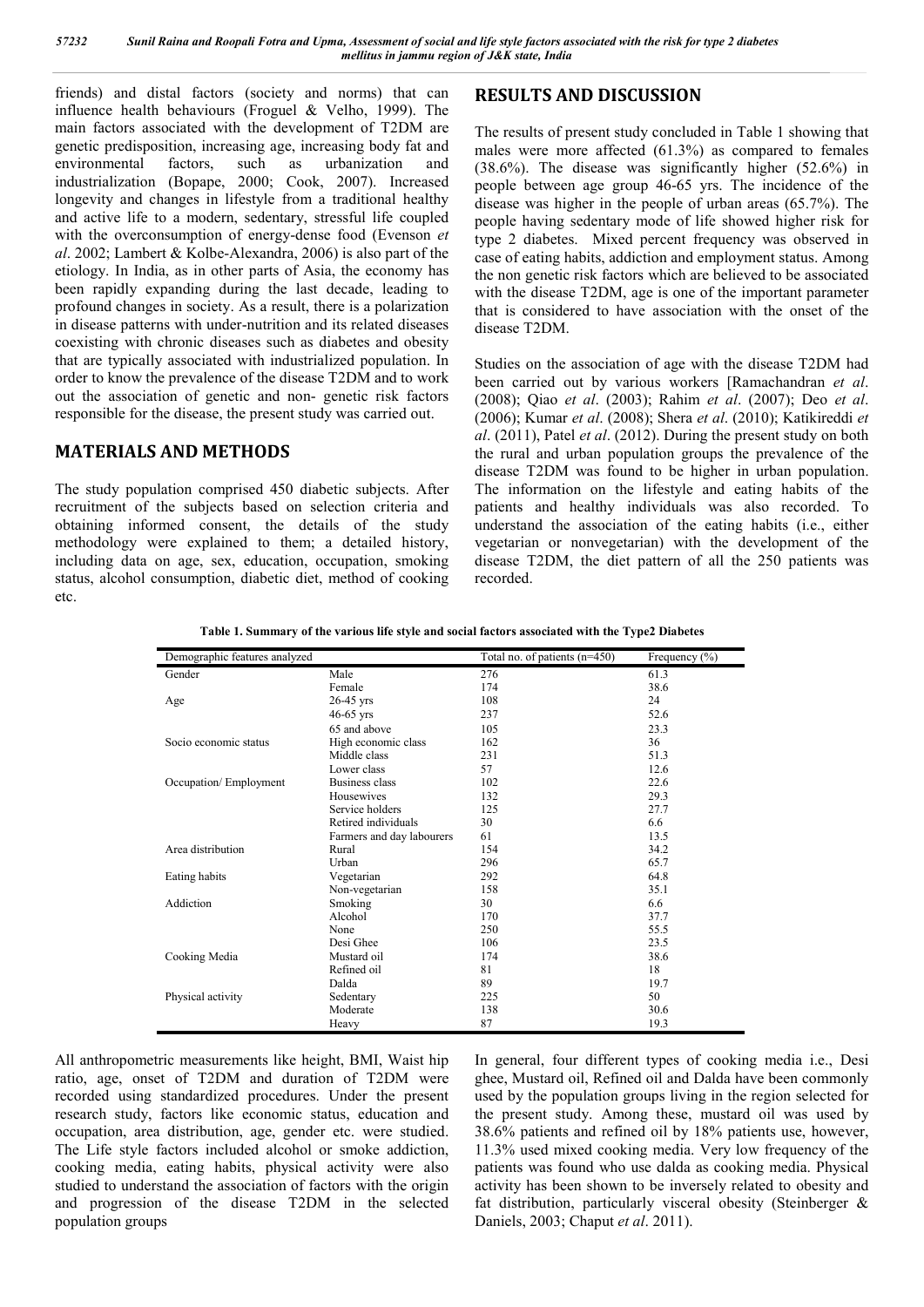Moderate physical activity has been shown to be associated with significant benefits in cardiovascular risk reduction, improvement in glycaemic control and prevention of diabetes (Mayer *et al*. 2001; Tall, 2002). In the present study it was found that 50% patients were leading sedentary life style. 30.6% patients were leading active life but they were performing little exercise as well as less physical work, however, only 19.3% patients had been regularly going in for walk and performed physical exercise regularly (Musaiger et la. 2002). Physical activity plays an important role in the prevention of T2DM as people who are physically less active have been reported to be more susceptible to the T2DM because this category generally leads to sedentary life style (Ramachandran *et al*. 2006). These workers have recorded considerable influence of sedentary life style with the disease. Therefore, from the present study and the existing literature it is evident that prevention, origin and progression of the metabolic disorders especially the disease T2DM, physical activity i.e., active life style in any form is an important component of the human life.

To study the association of smoking with the T2DM patients, 450 patients were categorized as i.e., Smokers and Non-Smokers. It was found that out of the 450 patients, 55.5% were no smoker/ non alcoholic category which included both male and females. Sairenchi *et al*. (2004), Radzeviciene & Ostrauskas, (2006), Hur *et al*. (2007), Ekpenyong *et al*. (2012) in their separate studies reported that smoking to be an independent and modifiable risk factor, as the early smoking cessation could decrease the risk for developing T2DM. Present study is in support of the workers who found an association of BMI and WHR with the disease T2DM. Both sexes had increased BMI and WHR and were suffering from the disease T2DM. These patients were in the age group of 45- 55 years and were with urban background suggesting thereby that urbanization has strong influence on the disease as also pointed by workers like Hussain *et al*. (2005); Rahman *et al*. (2007); Ramachandran *et al*. (2008); Oktavianthi *et al*. (2012). Thus the present study is addition to the existing data on the association of BMI and WHR with T2DM

### **Conclusion**

The present study is an effort to generate a database of frequency distribution to understand the correlation between various non genetic risk factors and T2DM. Jammu region is one of the regions where most of the people are not aware of the contribution of the above mentioned factors in the progression of the disease. So this is an attempt to make the general public about this association so that the incidence of the disease can be checked out.

### **REFERENCES**

- Bopape, M. 2000. The Beliefs and Attitudes of Patients with Diabetes [PhD thesis]. South Africa: Northern Province.
- Chaput, J.P., Klingenberg, L., Rosenkilde, M, Gilbert, J.A., Tremblay, A. and Sjodin, A. 2011. Physical Activity Plays an Important Role in BodyWeight Regulation. Journal of Obesity, Article ID 360257; 11.
- Cook, I. 2007. Physical Activity in Rural South Africa Are Current Surveillance Instruments Yielding Valid Results. SAMJ., 1072-1073.
- DeFronzo, R.A. 1997. Pathogenesis of type 2 diabetes: metabolic and molecular implications for identifying diabetes genes. Diabetes Rev., 5; 177-269.
- Deo, S.S., Zantye, A., Mokal, R., Mithbawkar, S., Rane, S., Thakur, K. 2006. To identify the risk factors for high prevalence of diabetes and impaired glucose tolerance in Indian rural population. Int J Diab Dev Ctries., 26; 19-23.
- Eckel, R.H., Kahn, S.E., Ferrannini, E., *et al*. 2011. Obesity and type 2 diabetes: what can be unified and what needs to be individualized? Diabetes Care, 34; 1424-30.
- Ekpenyong, C.E., Akpan, U.P., Ibu, J.O., Nyebuk, D. E. 2012. Gender and Age Specific Prevalence and Associated Risk Factors of Type 2 Diabetes Mellitus In Uyo Metropolis, South Eastern Nigeria. Diabetologia Croatica, 41(1); 17-28.
- Froguel, P. and Velho, G. 1999. Molecular Genetics of Maturity-onset Diabetes of the Young. Trends Endocrinol Metab., 10(4); 142-146.
- Gonzalez, E.L., Johansson, S., Wallander, M.A., Rodriguez, L.A. 2009. Trends in the prevalence and incidence of diabetes in the UK: 1996-2005. J Epidemiol Community Health, 63; 332-6.
- Hur, N.W., Kim, H.C., Nam, C.M., Jee, S.H., Lee, H.C., Suh, I. 2007. Smoking cessation and risk of type 2 diabetes mellitus: Korea Medical Insurance Corporation Study. Eur J Cardiovasc Prev Rehabil., 14(2); 244-9
- Katikireddi S.V., Morling J.R. and Bhopal R. 2011. Is there a divergence in time trends in the prevalence of impaired glucose tolerance and diabetes? A systematic review in South Asian populations. International Journal of Epidemiology, 40;1542–1553.
- Kumar, A., Nagpal, J., Bhartia, A. 2008. Direct Cost of Ambulatory Care of Type 2 Diabetes in the Middle and High Income Group Populace of Delhi: The DEDICOM Survey. Journal of Associations of Physicians of India, 5; 667–674.
- Lambert, E.V., Kolbe-Alexandra T. 2006. Chronic Diseases of Lifestyle in South Africa since 1995-2005. South African Medical Research Council - Technical Report.
- Mayer-Davis EJ, Costacou T. 2001. Obesity and sedentary lifestyle: modifiable risk factors for prevention of type 2 diabetes. Curr Diab Rep;1:170-6.
- Mohan, V., Ganesan, A., Vijayachandrika, V., Weber, M.B., Gokulakrishnan, K., Venkat Narayan, K.M., Anjana, R.M. 2010a. A1c Cut Points to Define Various Glucose Intolerance Groups in Asian Indians. Diabetes Care, 33; 515–519.
- Musaiger AO, Al-Mannai MA. Social and lifestyle factors associated with diabetes in the adult Bahraini population. J Biosoc Sci 2002;34:277-81.
- Patel M, Ina M. M Yash,. Rathi SK. 2012. Factors Associated with Consumption of Diabetic Diet among Type 2 Diabetic Subjects from Ahmedabad, Western India. J Health Popul Nutr. 30(4); 447-455.
- Qiao, Q., Hu, G., Tuomilehto, J., Nakagami, T., Balkau, B., Borch-Johnsen, K., *et al*. 2003. Age- and sex-specific prevalence of diabetes and impaired glucose regulation in 11 Asian cohorts. Diabetes Care, 26; 1770-80.
- Radzeviciene, L., Ostrauskas, R. 2006. Smoking and type 2 diabetes mellitus. Medicina (Kaunas), 42(7); 559-65.
- Rahim, M.A., Hussain, A., Khan, A.K.A., *et al*. 2007. Rising prevalence of type 2 diabetes in rural Bangladesh: A population based study, Diabetes Res Clin Pract., 77; 3005.
- Ramachandran, A., Mary, S., Yamuna, A., Murugesan, N., Snehalatha, C. 2008. High Prevalence of Diabetes and Cardiovascular Risk Factors Associated with Urbanization in India. Diabetes Care, 31(5); 893-898.
- Ramachandran, A., Snehalatha, C., Mary, S., Mukesh, B., Bhaskar, A.D., Vijay, V. 2006. The Indian diabetes